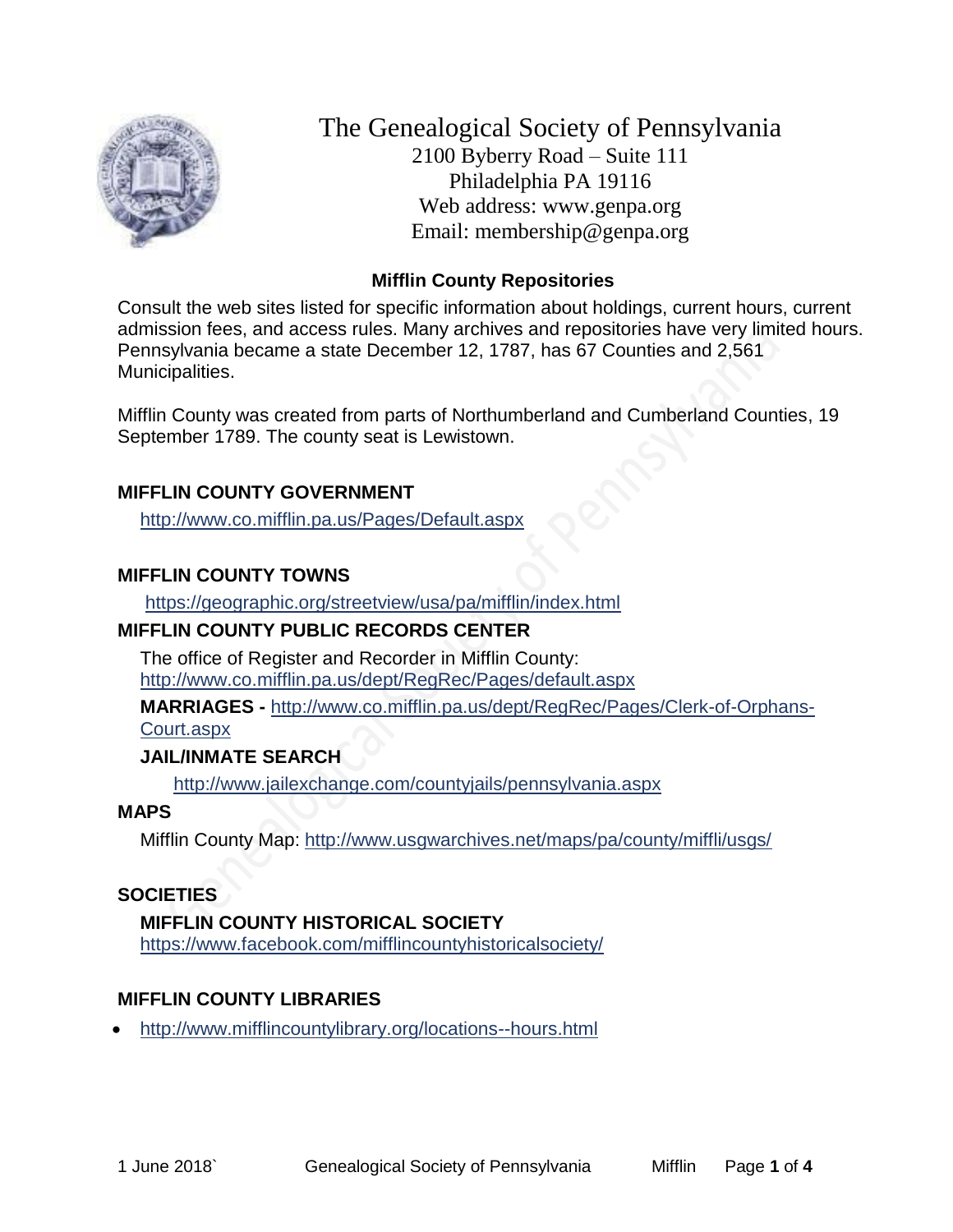## **RESOURCES**

- **Genealogical Society of Pennsylvania GSP** [http://GenPA.org](http://genpa.org/) **GSP Research** <https://genpa.org/research/>
- PAGenWeb **Mifflin** County <http://www.pagenweb.org/~mifflin/>
- Obituaries –
- **LDS** <http://ldsgenealogy.com/PA> [http://www.newspaperobituaries.net/pennsylvania/mifflin\\_county\\_obituaries.htm](http://www.newspaperobituaries.net/pennsylvania/mifflin_county_obituaries.htm)
- County Newspapers
	- o *The Sentinel* <http://www.lewistownsentinel.com/>
	- o *The Valley* <http://thevalleynewspaper.com/>
	- o *Lewistown Gazette* (1843-1944) <https://chroniclingamerica.loc.gov/lccn/sn83032276/>
- **Random Acts of Kindness** <https://www.raogk.org/>
- **Family Search LDS:** <https://familysearch.org/>Free site but does require a login Collection List <https://familysearch.org/search/collection/list> [https://www.familysearch.org/wiki/en/Mifflin\\_County,\\_Pennsylvania\\_Genealogy](https://www.familysearch.org/wiki/en/Mifflin_County,_Pennsylvania_Genealogy)
- **Collections at the Historical Society of Pennsylvania HSP**  <http://hsp.org/collections>
	- HSP is membership based and there is a fee 1300 Locust Street, Philadelphia, PA 19107 215-732-6200 ext. 235 or [membership@hsp.org](mailto:membership@hsp.org)
- **RG-47. RECORDS OF THE COUNTY GOVERNMENTS** Guide to African American Resources at the Pennsylvania State Archives <http://www.phmc.state.pa.us/bah/aaGuide/AA-RG-47.html>
- **National Archives of Philadelphia** (**NARA**) Mid Atlantic Region: [http://www.nara.gov/research\\_rooms/mid\\_atlantic/](http://www.nara.gov/research_rooms/mid_atlantic/) **Records Request Process**

National Archives 14700 Townsend Road Philadelphia, Pennsylvania 19154-1096 Telephone: (215) 305-2044 Fax: (215) 305-2038 E-mail: [philadelphia.archives@nara.gov](mailto:philadelphia.archives@nara.gov) <https://wwwarchives.gov/philadelphia>

#### **Naturalizations: NARA**

Pennsylvania: Philadelphia, 1790-1991; Pittsburgh, 1820-1979; Erie, 1940-1972; Scranton, 1901-1990; Wilkes-Barre, 1943-1972; Williamsport, 1909-1913; and Harrisburg, 1911-1917

### **MILITARY**

The National Archives at Philadelphia (**NARA**), through its partners Ancestry.com and Fold3.com, provides access to records relating to the military service of individuals from the American Revolution through World War II. Please note that Official Military Personnel Files from World War I to the present are held by the National Archives at St. Louis. <https://www.archives.gov/st-louis>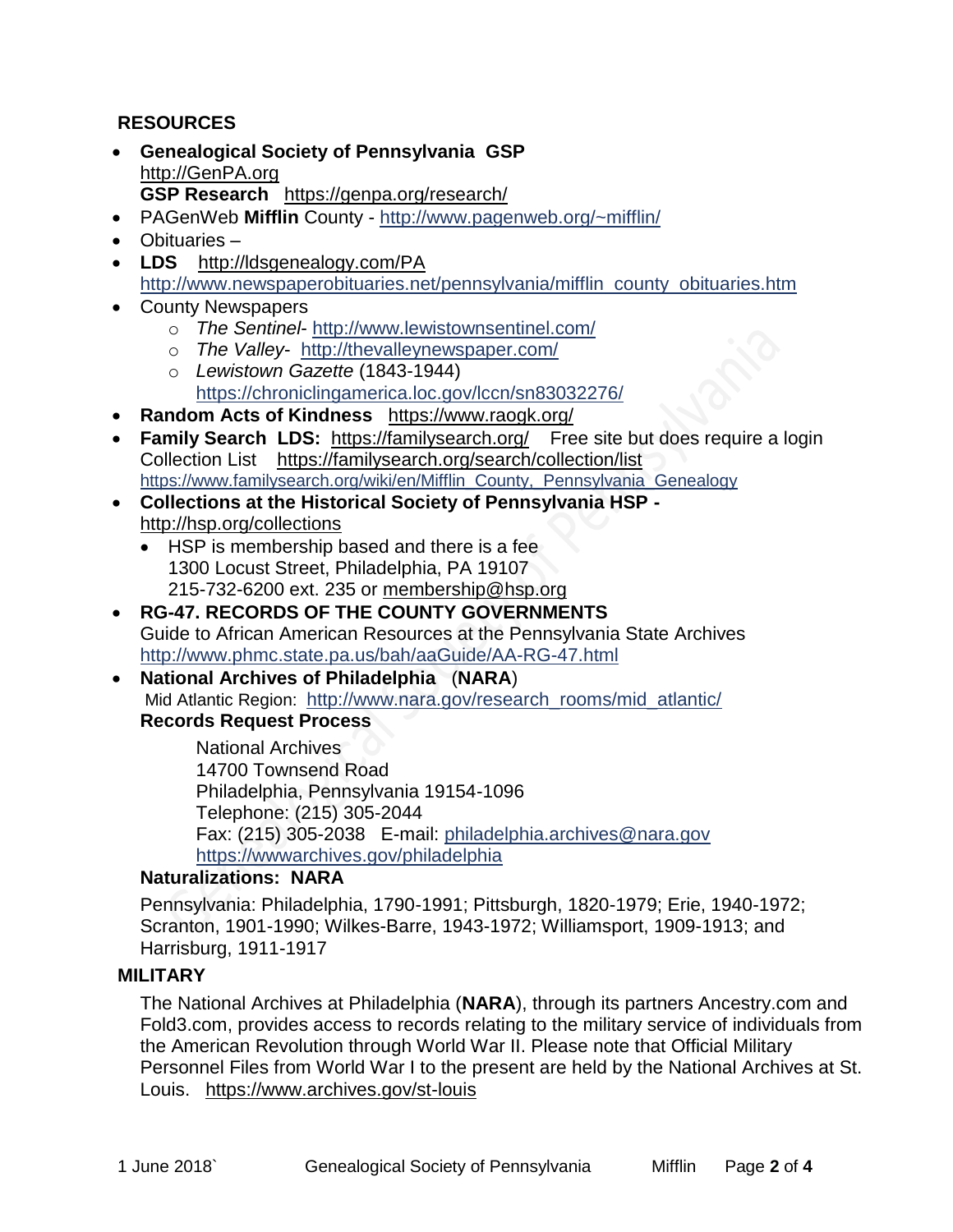World War I and World War II, Fourth Enumeration Draft Cards can also be accessed through our partner sites. In addition, Records of the Selective Service System, 1940- 1969, for individuals from Delaware, Maryland, Pennsylvania, Virginia, and West Virginia are available from the National Archives at St. Louis. Copies of World War I draft cards can be requested from the National Archives at Atlanta [\(Atlanta.archives@nara.gov](mailto:Atlanta.archives@nara.gov) ).

For information on obtaining World War II era and later draft cards, please see <http://www.archives.gov/st-louis/archival-programs/other-records/selective-service.html> <https://www.archives.gov/philadelphia/public/family-history.html#military>

#### **Pennsylvania Military Records Research Guide**

<https://www.raogk.org/pennsylvania-genealogy/pa-military-records/>

#### **Probate – Wills Administrations**

Probate records may include Person's exact death date, Names of the family members, Family relationships, Names of spouses of children, Residences, Adoption or guardianship of minor children or dependents, Worth of the property and land holdings, Evidence of occupation, religion, or military service

### **Family Search:** Pennsylvania Probate Records, 1683-1994 <https://familysearch.org/>

This collection includes probate records created in Pennsylvania counties. The records include wills, estate records and indexes.

### **State of Pennsylvania Vital Records**

The **Pennsylvania State Archives** collects, preserves and makes available for study the permanently-valuable public records of the Commonwealth, with particular attention given to the records of state government.

Mailing address: 350 North Street Harrisburg, PA 17120 Email: Email PA State Archives Phone: (717) 783-3281

GPS address: 801 North 3rd Street Harrisburg, PA 17102 Coordinates: 40.266080, - 76.886053

# **BIRTH CERTIFICATES**, 1906-1910

The Division of Vital Records (DVR) maintains birth records that occurred in Pennsylvania from 1906 to the present.

For information on public records (births occurring from 1906 to 1910), click on Pennsylvania State Archives <http://www.phmc.pa.gov/archives/Pages/default.aspx>or our Genealogy page.

[http://www.health.pa.gov/MyRecords/Certificates/Genealogy/Pages/14125.aspx#.WNvL](http://www.health.pa.gov/MyRecords/Certificates/Genealogy/Pages/14125.aspx#.WNvLKfkrJHY) **[KfkrJHY](http://www.health.pa.gov/MyRecords/Certificates/Genealogy/Pages/14125.aspx#.WNvLKfkrJHY)** 

### **Death Certificates**, 1906-1965

Original birth certificates for 1906-1910 and death certificates for 1906-1965 are available at the State Archives. Digital copies of the 1906-1908 birth certificates and the 1906-1963 death certificates may be found on Ancestry.com. Pennsylvania residents can access these records free of charge through Ancestry.com Pennsylvania. A free account can be created.